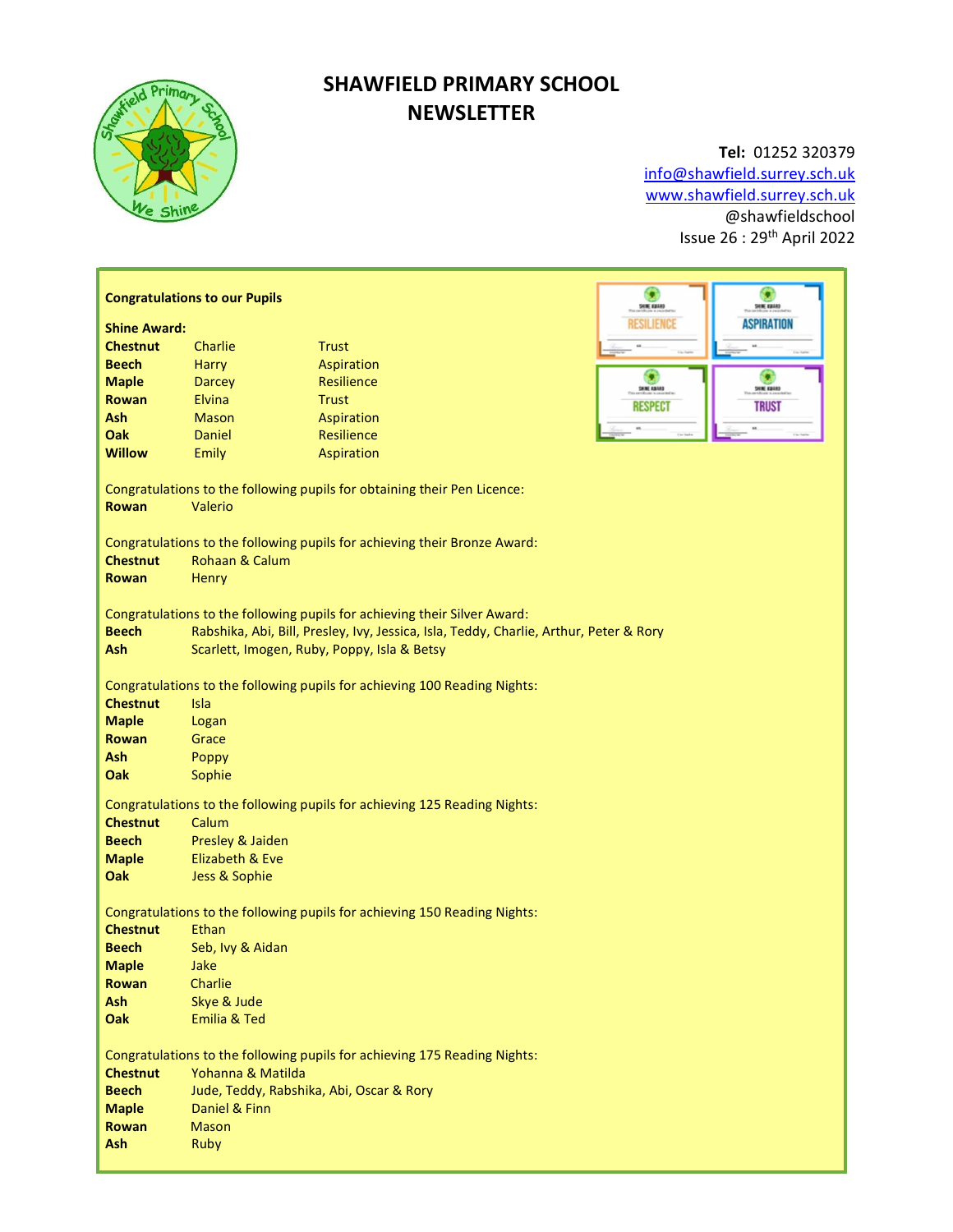Congratulations to the following pupils for achieving 200 Reading Nights: Chestnut Annie, Otis, Barni & Arthur Beech Peter, Jessica & Mylo Maple Kimberly, Adan, Poppy & Elliot Rowan Kristof Ash Betsy, Ruby, Thom, Samuel, Sam, Scarlett & Charlie Oak Dylan, Dexter, Tosia, Jacob & Ben

Congratulations to the following pupils for their achievements outside School: **Beech** Seth Ninja Warriors Jayden Ninja Competition **Maple** Poppy Player of the Match Rowan Tessie Multi-Sports Trophy Olivia Football Awards Frankie Football Award Valerio Pen

Dear Parents/Carers,

#### Awards & Postcards

Congratulations to Amelia-Rose, Otega & Dania (Year R) and Poppy (Year 2) on receiving your postcards.

Please continue to send your pictures in as we love to see them.

#### Young Voices – O2

The KS2 Choir had a fantastic time taking part in the Young Voices concert at the O2, London on Monday. On arrival, an O2 staff member commented that our children were the smartest he had seen enter the building so far! I would like to thank all the children who attended for their impeccable behaviour. A big thank you to Mrs Griffith, Miss Randall, Mrs Morrissy and her son Ben who accompanied the children.



#### School Class Photos - Tuesday 3rd May

Just a gentle reminder to everyone that we have the photographer in on Tuesday next week to take the Class photos.

#### Eid and Ramadan



We were delighted that children and their families, from across the school, were able to lead Whole School Assembly on Tuesday this week. Our children explained the importance of Ramadan for Muslim people. Importantly they talked about how families observe Ramadan – not just by fasting, but through reflection, prayer, and charity. The children spoke to the school community with great confidence about their faith. We would like to wish all our families celebrating this weekend a Happy Eid!

#### Complete Coaching – Multi-sports and Football Afterschool Clubs

Complete Coaching are running both Multi-sports (every Wednesday - 3:20pm to 4:20pm) and Football (every Friday - 3:20pm to 4:20pm) for Years 3 to 6 and there are still spaces if your child wishes to sign up. Please find attached a flyer for each of the clubs.

To book or find out more information please scan the QR code on the flyer, call Complete Coaching on 01276 26558 or visit their website www.completecoaching.org.uk.

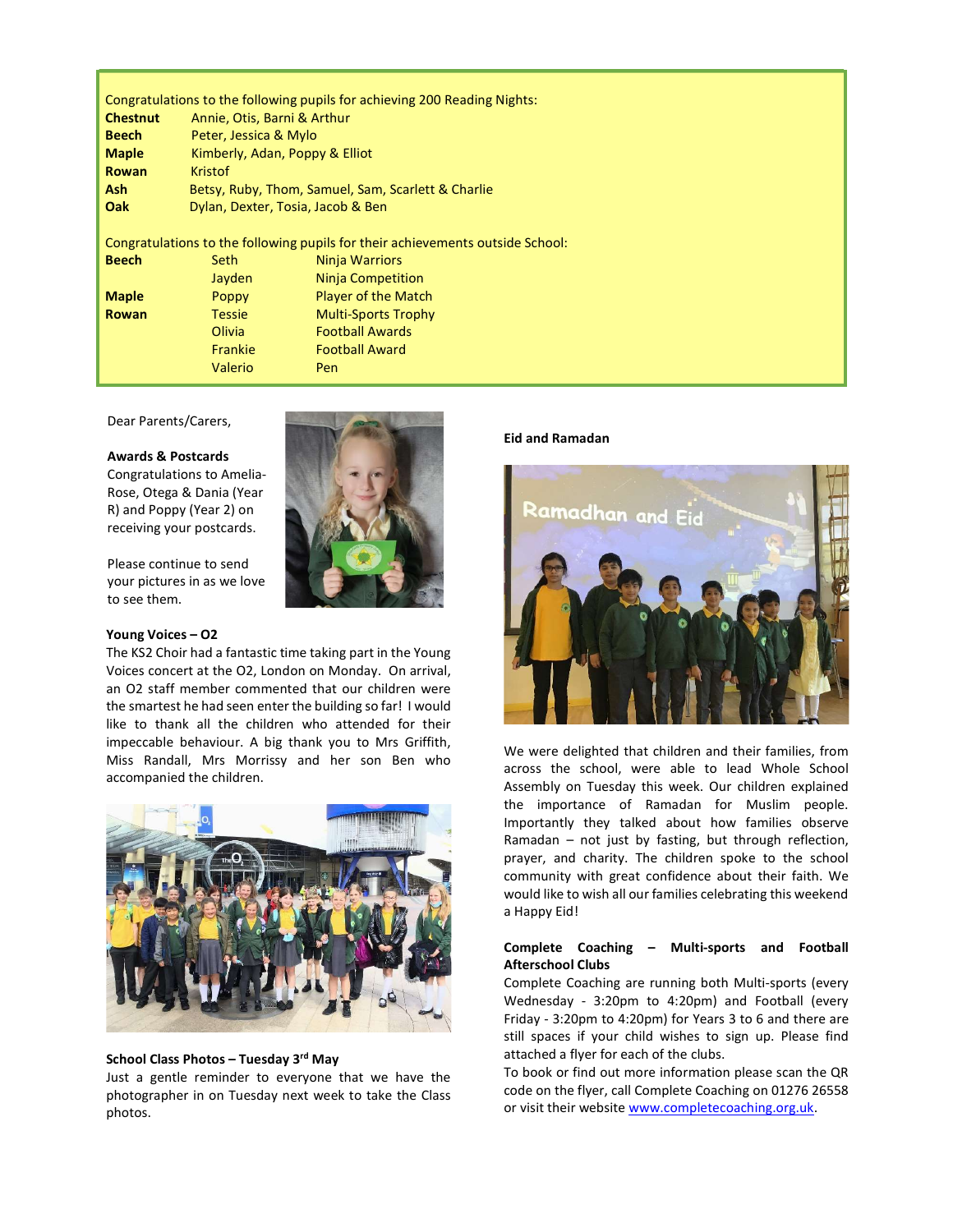#### Packed lunches

As part of the Healthy Schools Initiative, it is important to encourage all children to eat healthily. Please can we encourage parents to provide a balanced and healthy lunchbox and remind parents that the following items should NOT be included:

- Nuts or items containing nuts such as peanut butter or hazelnut chocolate spread (such as Nutella)

- Chocolate Bars (cereal or biscuit bars are permitted)
- Doughnuts
- Sweets
- Fizzy drinks
- Energy or sports drinks (such as Lucozade)

#### Jewellery

A reminder that only watches (not smart) and small stud earrings are the only items of jewellery which may be worn at school, and these must be removed during P.E. and swimming lessons. Teachers cannot assist children with the removal of jewellery. If children cannot remove it themselves, it should be taken off at home on the days the child does PE. Any articles removed will be the responsibility of the child.

#### Maths Calculation Policy

The White Rose Calculation Policy is now available on the school website for parents and carers to read and refer to. We use the White Rose Maths scheme to support our mastery teaching in school.

It outlines the different methods taught, for solving addition, subtraction, multiplication, and division questions in each year group.

#### Lunch Menu

Please find attached the new Spring/Summer lunch menu which take us up to October half term for the week commencing 2<sup>nd</sup> May 2022 (Week 3).

#### Confirmed INSET Dates 2022

We are pleased to announce the remaining INSET date for this academic year:

Friday 22nd July 2022

Yours sincerely,

Mr Stephen Corcoran Headteacher

#### SSA News

#### Guildford Lottery

As many parents will know, if you sign-up to the Guildford Weekly Lottery, not only are you in the running of winning on the lottery itself, but you



can also help raise money for the SSA. So, if you can spare any change, please consider supporting out school and have a chance of winning a prize! Tickets cost £1 and if you have not logged on recently, please check your still active and opted to support the SSA!

https://www.guildfordlottery.org and search for SSA

#### Community News

Surrey Youth Games (Waverley Borough Council) Get your Kids Active! Free weekly activity sessions Register them for the Specsavers Surrey Youth Games 2022.

Free beginners' sessions in April & May near you Designed for 6-16 year olds who don't attend clubs & would like to be more active.

Visit www.activesurrey.com/SYG for further details.

Coming Home Today: Coming home with your child(ren) today is the latest issue of the Families Surrey West magazine.